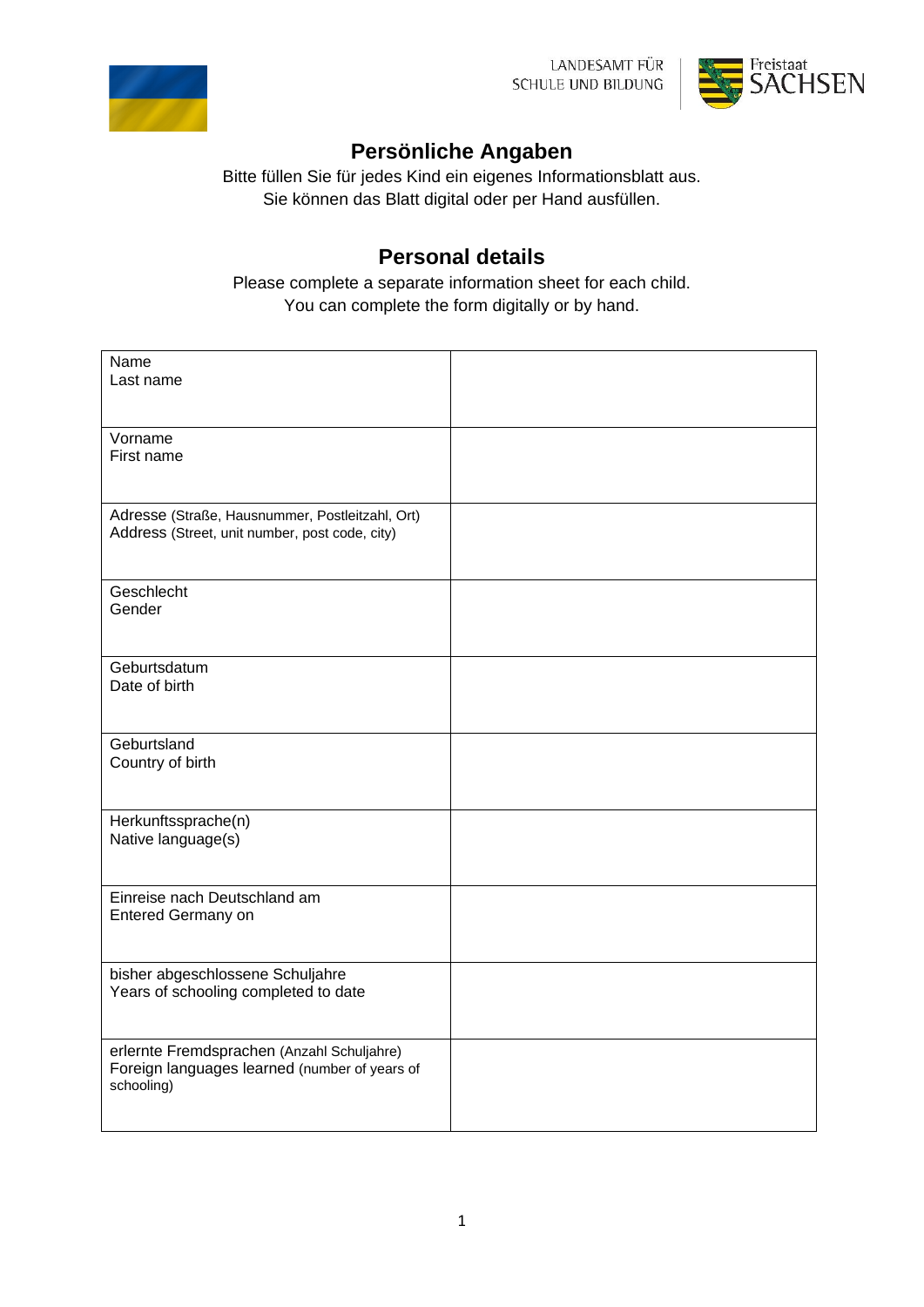

| Deutschkenntnisse (keine, wenige, gute, sehr gute)<br>German proficiency (none, basic, good, very good)      |                                                                                                                                              |
|--------------------------------------------------------------------------------------------------------------|----------------------------------------------------------------------------------------------------------------------------------------------|
| bereits erworbener Schulabschluss<br>School-leaving certificate already achieved                             |                                                                                                                                              |
| E-Mail-Adresse der Familie oder einer<br>Kontaktperson<br>Email address of family or a contact person        |                                                                                                                                              |
| Telefonnummer der Familie oder einer<br>Kontaktperson<br>Telephone number of family or a contact person      |                                                                                                                                              |
| Erklärung über erfolgte Masernschutzimpfungen<br>(Erläuterungen siehe Informationsblatt zum<br>Masernschutz) | Jeinmal gegen Masern geimpft<br>Izweimal gegen Masern geimpft<br>□ Impfung wegen medizinischer Kontraindikation<br>nicht möglich             |
| Declaration on measles vaccinations<br>(For details, see information sheet on protection<br>against measles) | □ Single-vaccinated against measles<br>□ Double-vaccinated against measles<br>□ Vaccination not possible due to medical<br>contraindications |

Bitte fügen Sie folgende **Kopien** bei:

- gültiges Ausweisdokument des Kindes
- □ aktuelle Meldebescheinigung
- □ Nachweis der Registrierung
- Nachweis zum Masernschutz (gilt nicht für die Aufnahme an Berufsbildenden Schulen)

Falls noch nicht vorhanden, sind diese zwingend nachzureichen.

\_\_\_\_\_\_\_\_\_\_\_\_\_\_\_\_\_\_\_\_\_\_\_\_\_\_\_\_\_\_\_\_\_\_\_\_\_\_\_\_\_\_\_\_\_\_\_\_\_\_\_\_\_\_\_\_\_\_ Unterschrift der/des Personensorgeberechtigten oder volljährige Schülerin/volljähriger Schüler

Please enclose the following **copies**:

- □ Child's valid ID document
- $\Box$  Latest registration certificate
- $\Box$  Proof of registration
- $\Box$  Proof of measles vaccination (Does not apply to vocational schools.)

\_\_\_\_\_\_\_\_\_\_\_\_\_\_\_\_\_\_\_\_\_\_\_\_\_\_\_\_\_\_\_\_\_\_\_\_\_\_\_\_\_\_\_\_\_\_\_\_\_\_\_\_\_\_\_\_\_\_

If these are not yet available, they must be submitted later on.

Signature of the parent/guardian or adult student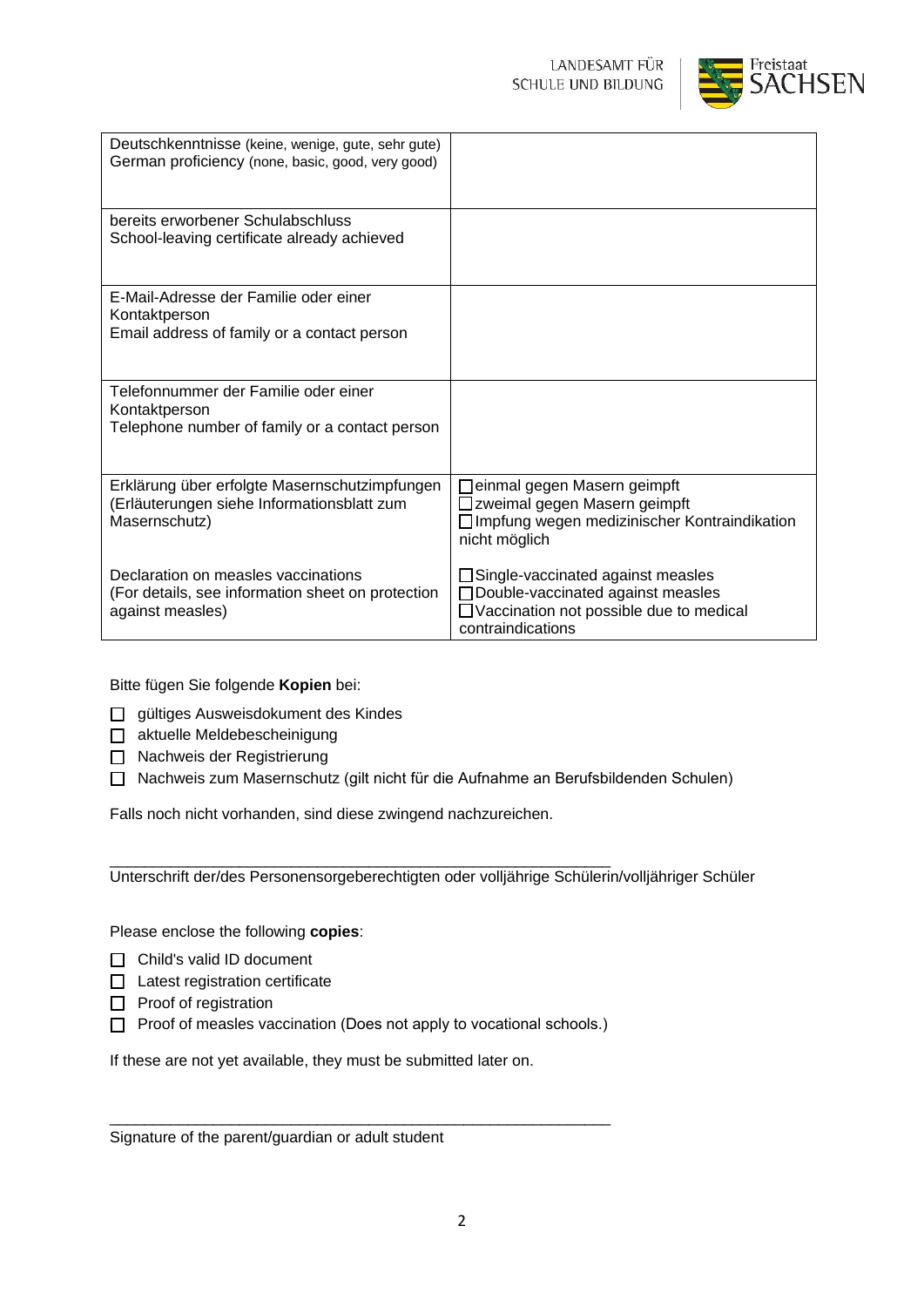



## **Information zum Masernschutz**

(gilt nicht für die Aufnahme an Berufsbildenden Schulen)

Für alle Schülerinnen und Schüler in Schulen besteht die Pflicht, einen Nachweis zum Masernschutz zu erbringen. Die Schule ist gesetzlich verpflichtet, den Nachweis zum Masernschutz der Schülerinnen und Schüler zu prüfen.

Bitte legen Sie dazu eine der folgenden Unterlagen in der Schule vor:

- Impfausweis oder Impfbescheinigung über einen hinreichenden Impfschutz gegen Masern **(zwei Masern-Impfungen)** oder
- ein ärztliches Zeugnis über einen hinreichenden Impfschutz gegen Masern oder
- ein ärztliches Zeugnis darüber, dass eine Immunität gegen Masern vorliegt oder
- ein ärztliches Zeugnis darüber, dass aufgrund einer medizinischen Kontraindikation nicht geimpft werden kann (Dauer, während der nicht gegen Masern geimpft werden kann, ist von der Ärztin bzw. dem Arzt mit anzugeben).

Bei fehlenden bzw. verloren gegangenen Impfdokumenten können früher durchgeführte Impfungen zunächst durch eine schriftliche Erklärung berücksichtigt werden. Ein ärztliches Zeugnis ist nachzureichen. Geben Sie dazu die erfolgten Masernschutzimpfungen auf dem Anmeldebogen der Schule an.

Sofern Ihr Kind bzw. Sie selbst (bei volljährigen Schülerinnen und Schülern) über keine Impfunterlagen verfügen oder Impfungen nachzuholen sind, wenden Sie sich bitte an eine Haus- oder Kinderärztin bzw. einen Haus- oder Kinderarzt. Dort können Sie auch Informationen zu einer möglichen Covid-19-Impfung erhalten. Eine solche wäre vor einer Masernschutzimpfung vorzunehmen.

Wird der Nachweis zum Masernschutz nicht innerhalb von vier Wochen nach Anmeldung an der Schule erbracht, sind diese Schülerinnen und Schüler von der Schulleitung dem Gesundheitsamt zu melden. Dieses wird über das weitere Vorgehen entscheiden und ggf. Kontakt mit Ihnen aufnehmen.

Ihre Daten werden zur Umsetzung des Masernschutzgesetzes erhoben, unter Beachtung der gesetzlichen Aufbewahrungsfrist gespeichert und verarbeitet.